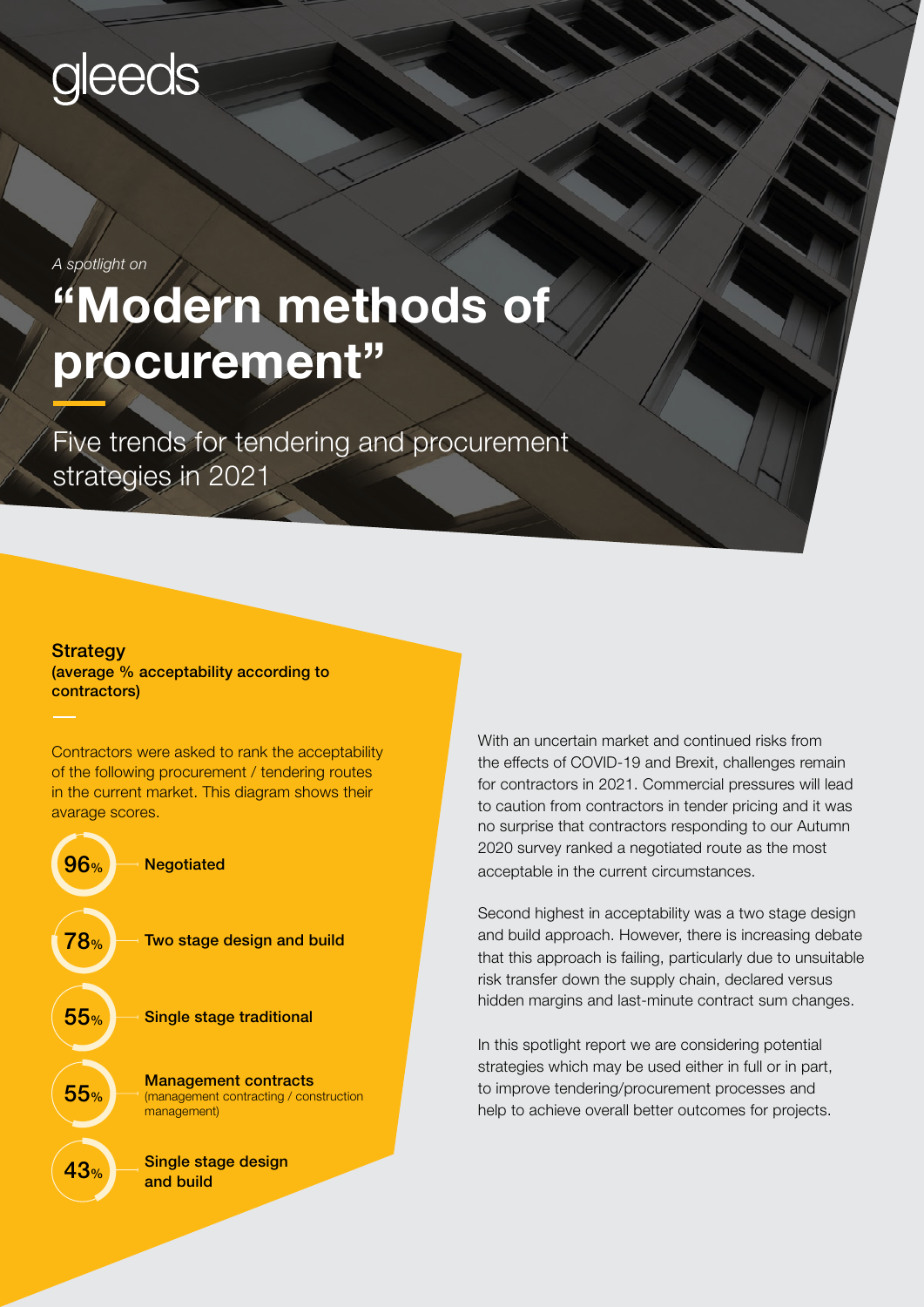

## 01 Emergence of large specialists

Some of the larger specialist subcontractors, particularly in London, are offering more trades such as demolition, complex temporary works, excavation, piling and concrete frame services under one banner, in addition to their traditional specialisms. This allows for efficiencies both financial and programme related — and means that ground risk can sometimes be mitigated ahead of other contract works, thus reducing the overall project risk.





### 03 Early supply chain input

Understanding the specialist requirements of the scheme at an early stage allows suppliers to be approached for input. This can be particularly useful for schemes with complex logistical arrangements and/or designs, and also to understand lead-in times and origins for materials and products to enable planning for these. For some projects, specialist trades are being approached early in the design process (before main contractor procurement) for design and buildability advice, sometimes under formal Pre-Construction Services Agreements. This allows the design to develop with their guidance but the package to be procured in competition under the main contractor.

There are also some instances of main contractor input starting earlier on schemes, for example, at RIBA Stage 2, to allow their input on issues such as logistics, BIM, opportunities for offsite and MMC as the design develops.



## 02 Early consideration of Modern methods of construction (MMC) and Design for Manufacture and Assembly (DfMA) in design stages

The government's presumption in favour of offsite continues, and the challenges with labour availability and benefits in terms of quality and programme will mean that MMC and DfMA will be increasingly considered for a wide range of projects outside of the public sector. Early collaboration between design and construction teams is important, to ensure that the design is suitable for these methods, and early discussions with suppliers will be beneficial to find the right solutions for projects. Embracing the full benefits of building information modelling (BIM) will also help to easily share data and coordinate information.



### 04 Frameworks and longer term contracting

The recently launched Construction Playbook is advocating longer-term contracting, for transparency on plans and pipelines allowing the market to prepare accordingly. This is particularly important with the increased use of MMC as it allows capacity to be increased and encourages investment in technology and capability.

Frameworks are being used by both public and private sectors to reduce bidding costs and to allow collaborative relationships to be developed.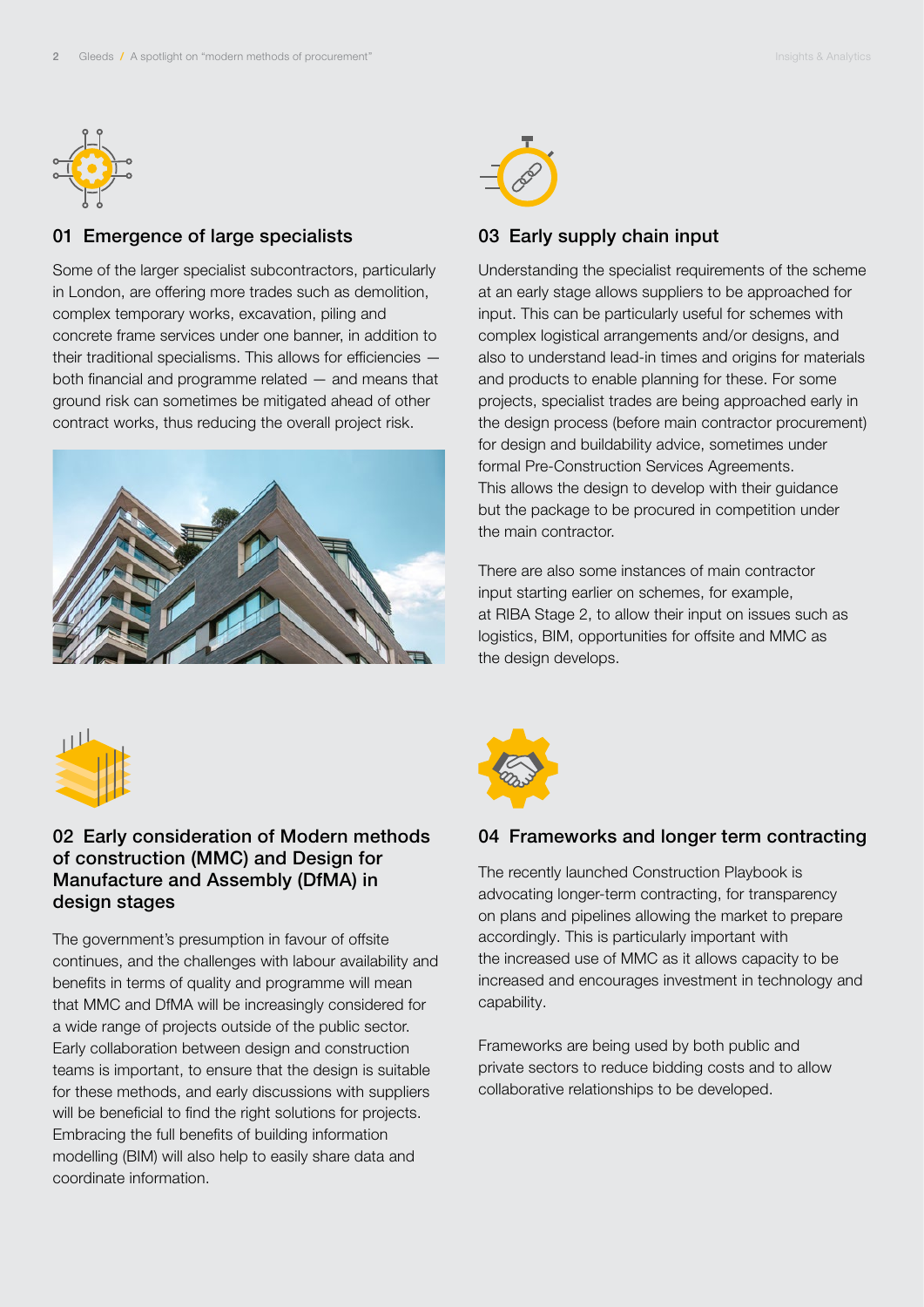

### 05 Value extended to outcomes — focus on sustainability and social value

Whilst affordability will always be a key factor, increasingly, tenders are looking at broader value benefits in addition to financial and the most economically advantageous tender. Clients are looking at topics such as sustainability, social contribution, diversity, wellness and inclusion as scoring measures, and some are integrating these into key performance indicator measurements post-award. Some clients have started to consider the second lowest tender as a means of measuring the cost to ensure that budgets are realistic and achievable, rather than encouraging the "race to the bottom".